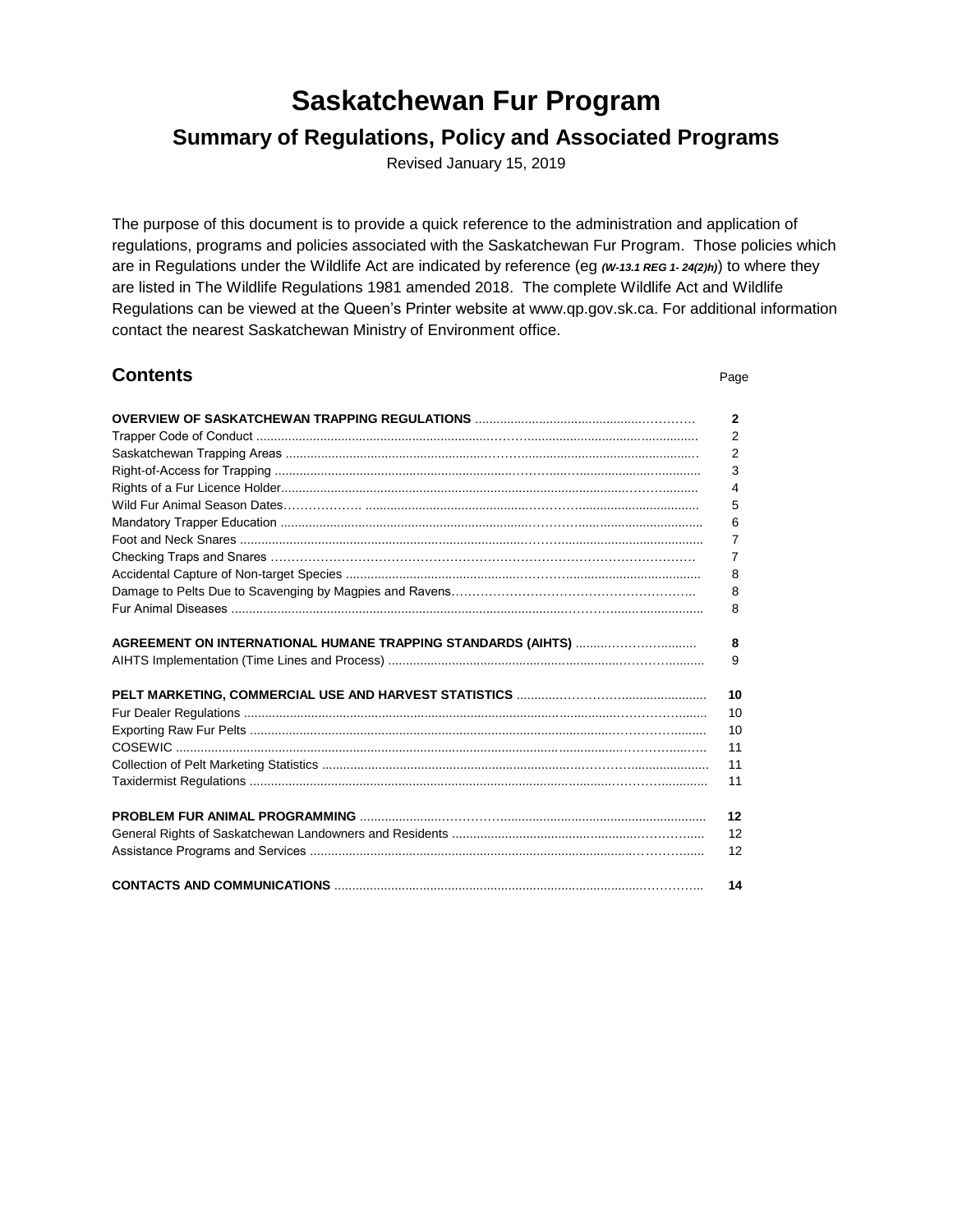# **OVERVIEW OF SASKATCHEWAN TRAPPING REGULATIONS**

The trapping industry in Saskatchewan generated an average of \$3.7 million (2008/09 -2017/18 mean) annually through raw fur sales for an average of 3,900 registered trappers over that same period. Many trappers depend on raw fur sales to supplement their annual income from other sources. Fur species are a renewable resource and proper conservation management and humane use will ensure the long-term sustainability of the resource and the trapping industry.

This document is intended to cover the most common questions and issues associated with the trapping industry in Saskatchewan. It does not cover all circumstances that may arise and if there are questions not specifically addressed in this document it is advisable to contact a ministry office.

## **Trapper Code of Conduct**

Trapping is a privilege - not a right. Maintaining public acceptance of trapping as a legitimate vocation is the responsibility of all trappers and resource managers. Responsible trappers follow a strict **Code of Conduct**:

- Trap in the most humane way possible.
- Avoid capturing non-target animals.
- Maintain a high degree of proficiency in pelt preparation.
- Use only certified traps, or where no traps are certified, the best available kill-type trap when harvesting fur animals on land.
- Use underwater sets wherever possible. Use proper locks and slide wires set in a sufficient depth of water on all hold and drown-type shore sets.
- Anchor traps or snares securely enough to hold the largest potential catch.
- Ensure that neck snares set on land are equipped with proper locking devices *(W-13.1 REG 1- 24(2)h)*.
- Check traps regularly, as early in the day as possible *(W-13.1 REG 1 - 24(3))*.
- Make only as many sets as you can effectively manage.
- Carefully record the location of trap sets.
- Know and use proper releasing and killing methods.
- Dispose of animal carcasses properly so other people will not be offended.
- Respect the rights and property of others, and assist landowners with removal of problem wildlife.
- Encourage and support trapper education and public awareness programs.
- Help new trappers learn proper conservation and humane fur harvesting methods.
- Promptly report the presence of diseased animals to the nearest Saskatchewan Ministry of Environment office.
- Protect and conserve wildlife and wildlife habitat.
- Respect and obey laws.

## **Saskatchewan Trapping Areas**

**The Northern Fur Conservation Area (NFCA)** constitutes most of the forested area of northern Saskatchewan. This area was partitioned into 88 Trapping Blocks in 1946 and the majority of these were further subdivided into zones which were assigned to one or more individuals. Trapping Blocks were initially established to allow recovery of the beaver population, and to function as the units of management whereby the fur harvest of a restricted number of trappers could be managed through an orderly trapline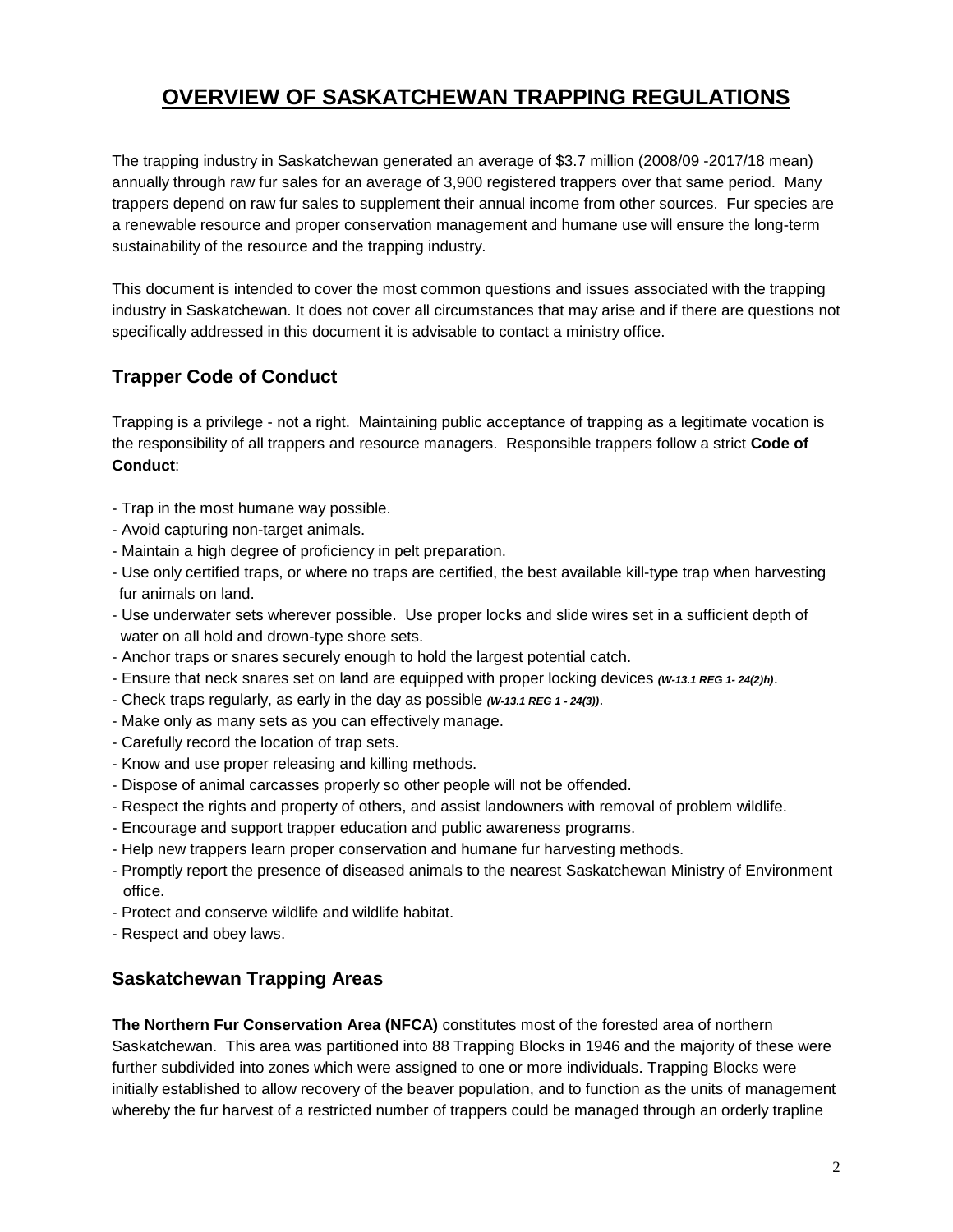management system that would reduce conflicts and maintain forest trap-lines as commercial entities *(W-13.1 REG 1-57)*.

Each Trapping Block is composed of a group of members who are licenced trappers. To become a Block member you must be at least 12 years of age *(w-13.1 REG 1-32(2))* and be voted in by the Block membership. Each Block may elect a representative council of not more than 5 members one of whom is to be named as chair *(W- 13.1 REG 1-56(1))*. Each Block membership and elected council is responsible for its own administration and for establishing its own bylaws for governing how membership issues are dealt with. Block bylaws and minutes of decisions that pertain to membership issues or zone boundaries must be filed with the ministry and will be the basis for resolving membership disputes that may arise.

Boundary disputes between Blocks that share common boundaries are usually resolved by mutual agreement among the representative councils from the pertinent Blocks and a representative of Saskatchewan Ministry of Environment. Final decision as to any boundary location is to be made by the minister or his designated representative *(W-13.1 REG 1(56))*.

Block trappers may employ one or more helpers to assist with running the trapline. Trapper helpers are required to hold their own NFCA licence for that Trapping Block. A trapper may be a member of more than one Trapping Block provided he is voted in by the respective memberships and holds a NFCA licence for each Block to which he or she is a member.

Any holder of a fur licence who has not harvested fur for two years (the two previous trapping seasons) relinquishes any trapping privileges unless otherwise authorized by the minister and must remove or dispose of all personal equipment in the area within one year after the close of the current trapping season *(W-13.1 REG 1-58(2))*. Trappers should retain their copies of any permits or receipts they receive when transacting fur sales in the event that this proof of trapping is required and that fur dealers copies are not available or do not apply to that sale.

Saskatchewan Ministry of Environment Conservation Officers are responsible for ensuring that local decisions involving Trapping Blocks are consistent with wildlife management principles. Where fur is not being adequately harvested in any Trapping Block, the ministry may authorize any person to harvest all or any species of fur animals *(W-13.1 REG 1-58(1))*.

**The Southern Fur Conservation Area (SFCA)** consists of that portion of Saskatchewan outside of the NFCA and generally encompasses the agricultural portion of the province south of the provincial forest. Trapping in the SFCA is open to all holders of a valid SFCA licence and can take place on any land on which they have permission to trap *(W-13.1 REG 1-18(1b)).*

# **Right-of-Access for Trapping**

.

**Northern Fur Conservation Area** - Eligible trappers holding a valid NFCA licence or Saskatchewan Resident Youth Fur Licence, may only trap in the Trapping Block(s) in which they are a member.

**Southern Fur Conservation Area** - Eligible trappers holding a valid SFCA licence, or Saskatchewan Resident Youth Fur Licence may trap anywhere in the SFCA provided they have obtained right-of-access from the landowner (if private land), or occupant (lessee), or controlling government agency (if Crown land, Community Pastures, Rural Municipality right-of-ways, Canadian Wildlife Service lands, etc.) *(W-13.1 REG 1- 18(1b)).*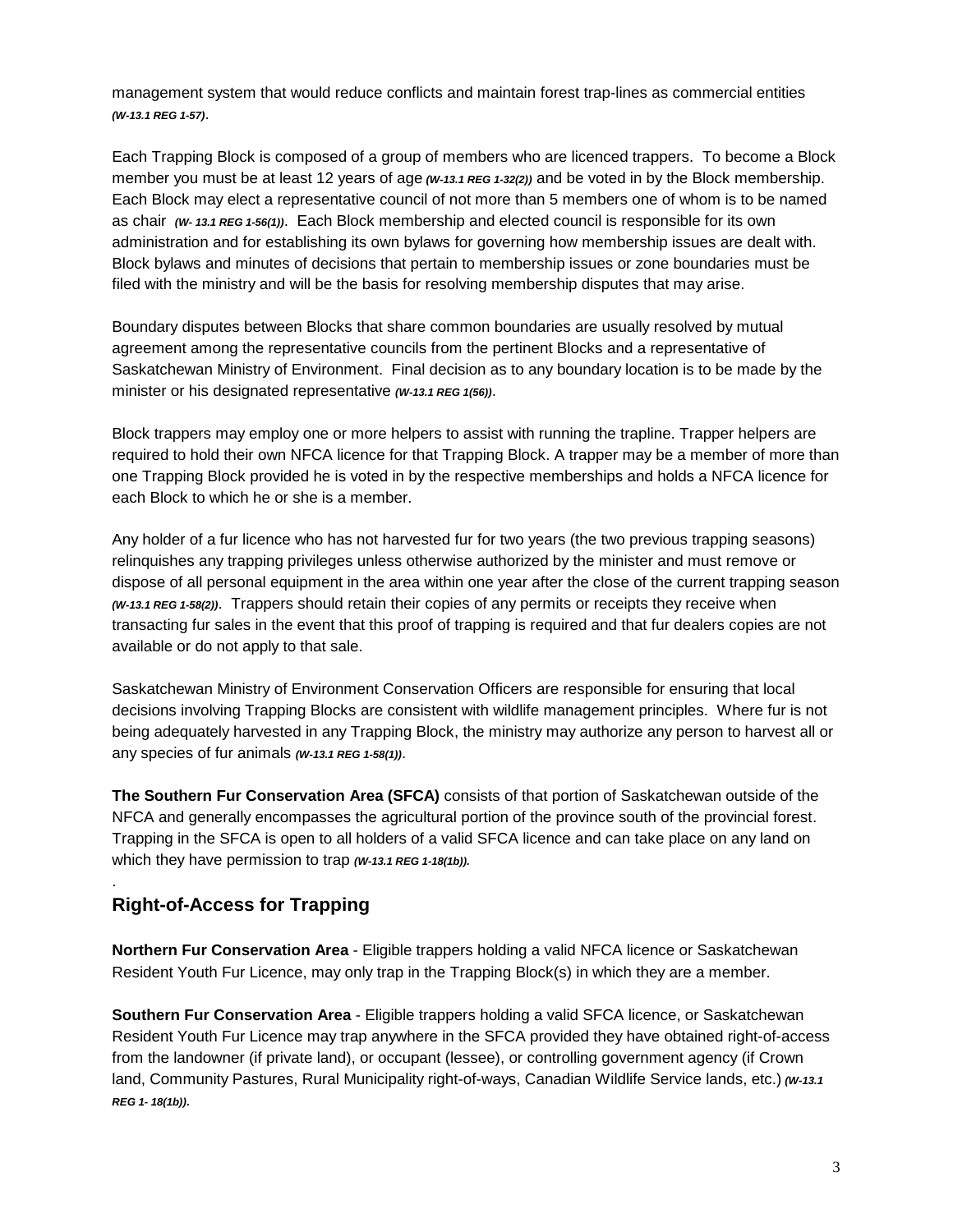**Provincial Parks** - Trapping is permitted in most Saskatchewan provincial parks as a resource management tool, with written authority of the park manager. .

**National Parks** - Saskatchewan Fur Licences are not valid in National Parks.

**First Nations Land** – Northern and Southern Fur Conservation Area licences do not convey authority to trap on First Nations Reservations. Administration of trapping on a First Nations Reservation is a responsibility of the Band Council.

**Occupied Dwellings** – no person may set traps or use a firearm to hunt furbearers within 500 metres of any building, stockade or corral occupied by people or livestock without the consent of the owner *(W-13.1 REG 1-13(2)).* This applies even though you may have permission to trap on neighbouring land within the 500 metre radius. An exception is that a person authorized by municipal bylaw may hunt beaver within 500 metres without the permission of the owner *(W-13.1 REG 1-13(3))*.

# **Rights of a Fur Licence Holder**

A fur licence is required to harvest fur animals *(W-13.1 REG 1-32(1))* except raccoon, skunk and coyote in the SFCA only **(W-13.1 REG 1-32(3)** and only if using exclusively a firearm. Anyone trapping or snaring coyotes requires a fur licence. Regardless of species a fur licence is required to sell the pelt *(W-13.1 REG 1-32(1.1))*. In certain Rural Municipalities (RMs) beaver can also be taken without a licence *(W-13.1 REG 1-4(2a))* but a fur licence is required to sell the pelts (see also Wolf Management Area page 13) and many RMs require that individulas who are submitting animals for bounty hold a valid fur licence.. RMs with open season regulations for beaver are posted at [sarm.ca/programs/administered-programs.](https://sarm.ca/programs/administered-programs)

Only Saskatchewan residents are eligible for a fur licence *(W-13.1 REG 1-33(1a))*. Anyone born after January 1, 1971 must also have a provincially recognized Firearms Safety/Hunter Education certificate *(W-13.12 REG 2-8)*. It is a violation under The Wildlife Act and Regulations to purchase or hold a fur licence unless the trapper can prove they have previously held a fur licence in Saskatchewan or elsewhere; or successfully completed a recognized trapping course; or passed an equivalency examination for trapping fur animals *(W-13.1 REG 1- 33(a))*. A fur license holder must in addition purchase a Saskatchewan Wildlife Habitat Certificate.

A fur licence (NFCA or SFCA) allows the holder to hunt fur animals (except cougar and bear – see below) with a firearm during an open fur season provided they are not accompanying or assisting a big game hunter *(W-13.1 REG 1-8(2b))*.

A fur licence holder (NFCA or SFCA) may harvest cougar by means of traps or snares only *(W-13.1 REG 1- 25(3b))*. A firearm is only permitted where necessary to dispatch an animal already restrained in a trap *(W-13.1 REG 1-25(3b))*. A fur licence holder in the SFCA may harvest black bear using a foot snare only *(W-13.1 REG 1-25(3b))*. A firearm is only permitted where necessary to dispatch the animal *(W-13.1 REG 1-25(3a(ii)))*. A fur licence holder in the NFCA may harvest bear with a firearm provided they are otherwise carrying out normal bear trapping operations *(W-13.1 REG 1-25(3a(i))).*

All fur licences are valid from October 1 to September 30. Trappers must retain their licence if they are retaining fur beyond the expiry date as the licence provides the authority to legally possess the fur.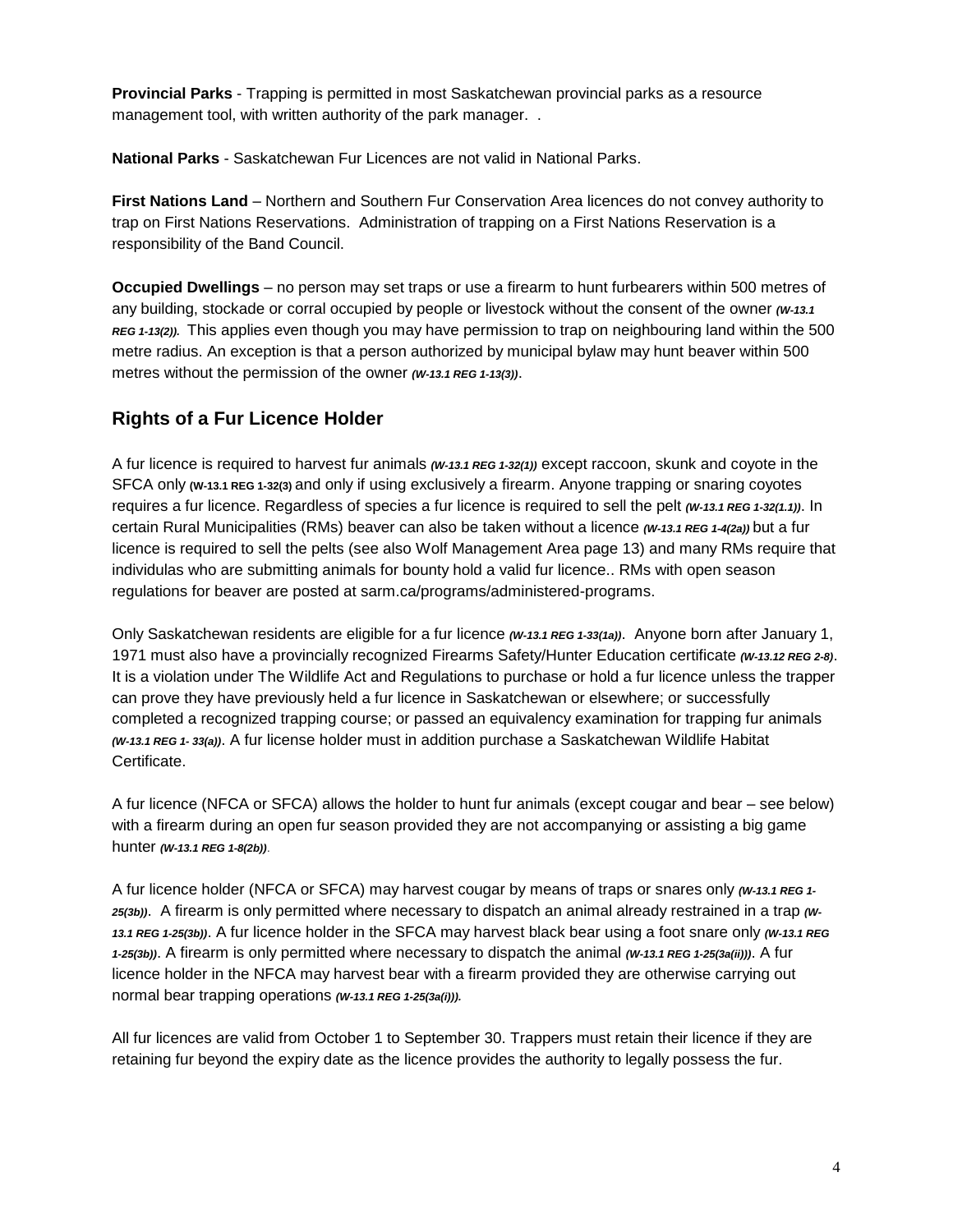The following types of licences are available:

**Northern Fur Conservation Area Fur Licence** - required to trap in the Northern Fur Conservation Area. Valid only in the Trapping Block specified on the licence *(W-13.1 REG 1 - 34)*.

**Southern Fur Conservation Area Licence** - required to trap in the Southern Fur Conservation Area and valid only on land where permission has been granted *(W-13.1 REG 1 – <sup>18</sup> (1b))*.

**Saskatchewan Resident Youth Fur Licence** (free with the Youth Hunting Package once training courses have been completed) - is available to individuals ages 12 to 19 years inclusive *(W- 13.1 REG 1- 37.2 (2)*. This licence cannot be used in any NFCA Trapping Block unless the individual is voted in by the Block membership *(W-13.1 REG 1-32(2)*.

**South Saskatchewan Treaty Indian Fur Licence** - valid for a Treaty Indian only on First Nations Reserve lands in the SFCA. This licence allows the holder to sell furs taken on Reserve lands. A Saskatchewan Wildlife Habitat Certificate is not required. These licences are distributed on request to the Band Councils on Reserves in the SFCA by Saskatchewan Ministry of Environment

| <b>Saskatchewan Fur Licence:</b>             | <b>Fee</b> | <b>Issued by:</b>                                                            |
|----------------------------------------------|------------|------------------------------------------------------------------------------|
| South Saskatchewan (SFCA) Fur Licence        | \$40.00    | Any Licensed vendor or any<br>Saskatchewan Ministry of Environment<br>Office |
| Fur Conservation Area (NFCA) Fur Licence     | \$20.00    | Any Saskatchewan Ministry of<br><b>Environment Office</b>                    |
| Saskatchewan Resident Youth Fur Licence      | Free       | Any Saskatchewan Ministry of<br><b>Environment Office</b>                    |
| South Saskatchewan Treaty Indian Fur Licence | Free       | Saskatchewan Ministry of Environment<br>- Saskatoon                          |

Notwithstanding the fur harvesting rights normally granted to a licensed trapper, Saskatchewan Ministry of Environment has authority to limit the number of, or specify the Trapping Block where, any species of fur animal may be taken *(W-13.1 REG 1-59(1))*.

### **Wild Fur Animal Season Dates**

An important criterion used in setting fur animal seasons is primeness of the pelt. In a fully prime pelt both the guard hairs and the underfur have reached optimum length and density. On the leather side of the pelt, the roots of the new hairs have decreased, and the melanocytes (pigment-containing cells) in the hair roots have ceased producing the pigment melanin and have contracted, resulting in a skin that is soft, flexible and creamy white. In an un-prime skin, the underfur and guard hairs are not fully developed and are at low density. The leather is bluish to black as a result of active pigment production in the hair roots. In order to realize top value, trappers are urged to harvest fur animals during peak prime period.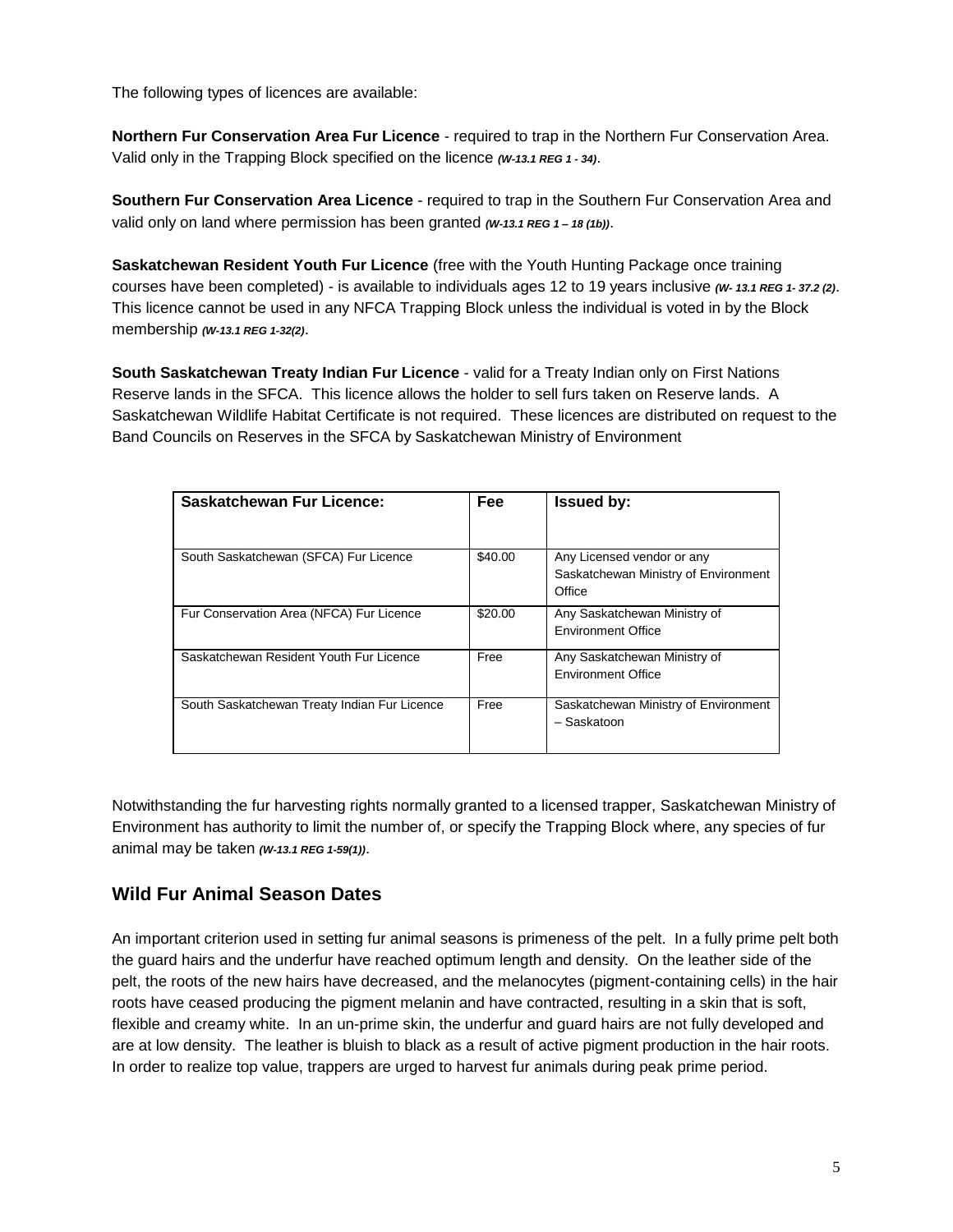Season dates *(W 13.1 REG 1- 28, W 31.11- 31(2))* are presented in the table below.

| <b>Species</b>               | Area (NFCA + SFCA unless<br>otherwise noted)                            | <b>Season Dates</b>                             |
|------------------------------|-------------------------------------------------------------------------|-------------------------------------------------|
| Arctic Fox                   |                                                                         | 15 Oct. - 15 Mar.                               |
| Badger                       |                                                                         | 1 Nov - 15 Apr                                  |
| <b>Black Bear</b>            | <b>NFCA</b><br>SFCA (WMZs 30, 34-50, 52-55,<br>and 68N only)            | $1$ Sep $-$ 30 June<br>10 Sep - 31 May          |
| Beaver                       | <b>NFCA</b><br>SFCA except as below<br>In RMs with an open season bylaw | 1 Oct - 31 May<br>1 Oct - 31 May<br>Open Season |
| <b>Bobcat</b>                |                                                                         | 15 Oct - 15 Mar                                 |
| Cougar                       |                                                                         | 15 Oct - 15 Mar                                 |
| Coyote                       | <b>NFCA</b><br><b>SFCA</b>                                              | 15 Oct - 15 Mar<br>Open Season                  |
| Fisher                       |                                                                         | $1$ Nov $-$ 1 Mar                               |
| Fox (red, silver, and cross) |                                                                         | 15 Oct - 15 Mar                                 |
| Lynx                         |                                                                         | $1 Nov - 1 Mar$                                 |
| Marten                       |                                                                         | $1 Nov - 1 Mar$                                 |
| Mink                         |                                                                         | $1 Nov - 1 Mar$                                 |
| <b>Muskrat</b>               |                                                                         | 15 Oct - 31 May                                 |
| Otter                        |                                                                         | 1 Nov - 30 Apr                                  |
| Raccoon                      |                                                                         | Open Season                                     |
| <b>Skunk</b>                 |                                                                         | Open Season                                     |
| Squirrel                     |                                                                         | 1 Nov - 15 Mar                                  |
| Swift Fox                    | <b>Protected Species</b>                                                | Closed                                          |
| Weasel                       |                                                                         | $1 Nov - 1 Mar$                                 |
| Wolf                         |                                                                         | 15 Oct - 15 Mar                                 |
| Wolverine                    |                                                                         | 15 Oct - 15 Feb                                 |

### **Mandatory Trapper Education**

All first-time trappers, regardless of age, are required by regulation to satisfactorily complete a Trapper Education Course or pass an Equivalency Test *(W-13.1 REG 1-33(a))*. Individuals who can demonstrate that they have previously held a trapper's license in another jurisdiction are not required to take the Trapper Education Exam. The mandatory exam can be taken in one of two ways:

• Go to any Saskatchewan Ministry of Environment office and write or verbally respond to questions on a standard exam and receive a mark of at least 75%.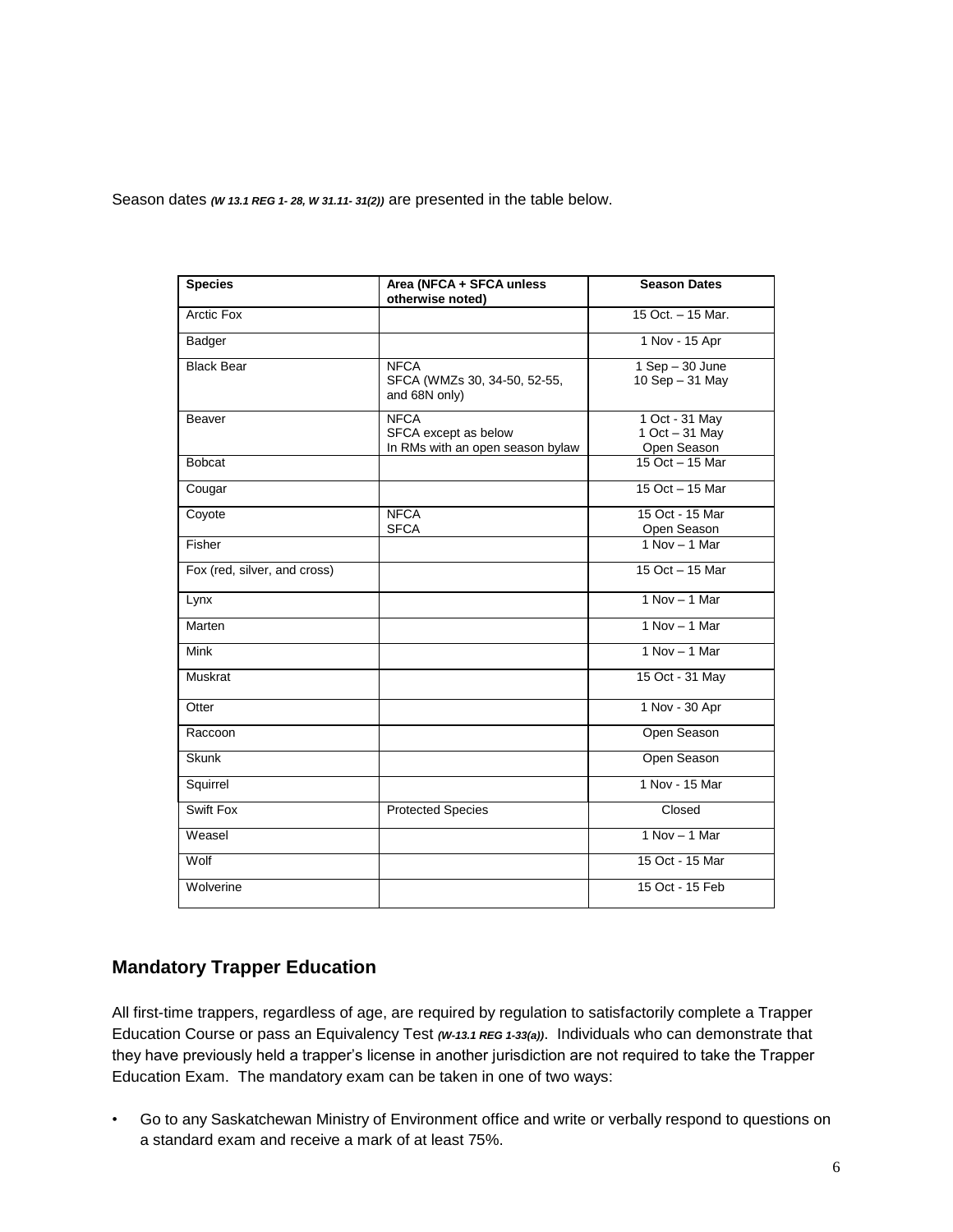• Attend a Trapper Education Course given by a certified trapping instructor and then write or verbally take the exam and receive a mark of at least 75%.

In addition, first-time hunters and trappers born after January 1, 1971 must graduate from a Firearm Safety/Hunter Education course before being eligible to obtain a fur license. Persons between the ages of 12 and 15 inclusive, must be accompanied by their parent or guardian if using a firearm when engaged in trapping activities in the field *(c, W-13.12; 37(1))*.

Trapper education is an important part of fur animal management in Saskatchewan. Humane trapping education courses, workshops, and school/youth presentations are conducted by the Saskatchewan Trappers Association (STA) in southern Saskatchewan, and by the Northern Saskatchewan Trappers Association (NSTA) in the north.

### **Foot and Neck Snares**

To promote humane and responsible trapping, Saskatchewan Ministry of Environment has worked with the trapping industry to develop standards and policies for the use of neck-snares in Saskatchewan. **A trapper who wishes to use neck-snares is required to obtain a Special Permit from Saskatchewan Ministry of Environment in addition to their regular fur license (W-13.1 REG 1-24(1))** The Special Permit allows for enforcement of use conditions and equipment standards not specifically identified in regulations.

**Free-hanging neck snares** cannot be used without a Special Permit, except to take fur animals under the ice or Squirrel and Rabbit **(W-13.1 REG 1-24(1 a, b))**. A Special Permit for use of free-hanging neck snares can be obtained by qualifying persons at any Saskatchewan Ministry of Environment office. These permits are issued on a Fur Block basis within the Northern Fur Conservation Area. **Free-hanging neck snares cannot be used to harvest fur in the Southern Fur Conservation Area, except for livestock predation control**. A Special Permit is required and the snares used must be obtained from a Saskatchewan Ministry of Environment-approved snare supplier and be affixed with a tag including either the individual's Hunting and Angling Licence (HAL) number or their name and phone number.

Mechanically activated, **power neck snares** can be used by trappers throughout Saskatchewan to harvest all furbearer species except bear **(W-13.1 REG 1-24(1.1))**, provided they have a valid fur licence and Special Permit from Saskatchewan Ministry of Environment for that purpose *(W-13.1 REG1-24(2)j*. Power neck snares must meet the standards developed by Saskatchewan Ministry of Environment in consultation with the trapping industry.

**Mechanically activated foot snares**, set to catch and restrain an animal by the foot, may be used for all fur species *(W-13.1 REG 1- 24(1)c))* under any of the regular fur licenses. A Special Permit is not required.

## **Checking Traps and Snares**

Anyone who sets traps or snares must return to check them on a regular basis *(W-13.1 REG 1-24(3))*. Regulations require that traps or snares must be checked at least every 24 hours in the South Saskatchewan Fur Conservation Area if the sets are within 5 kilometers of a town with a population exceeding 1000 people or at least every 72 hours if the sets are farther than 5 kilometers. Sets must be checked at least every 120 hours in the Northern Fur Conservation Area.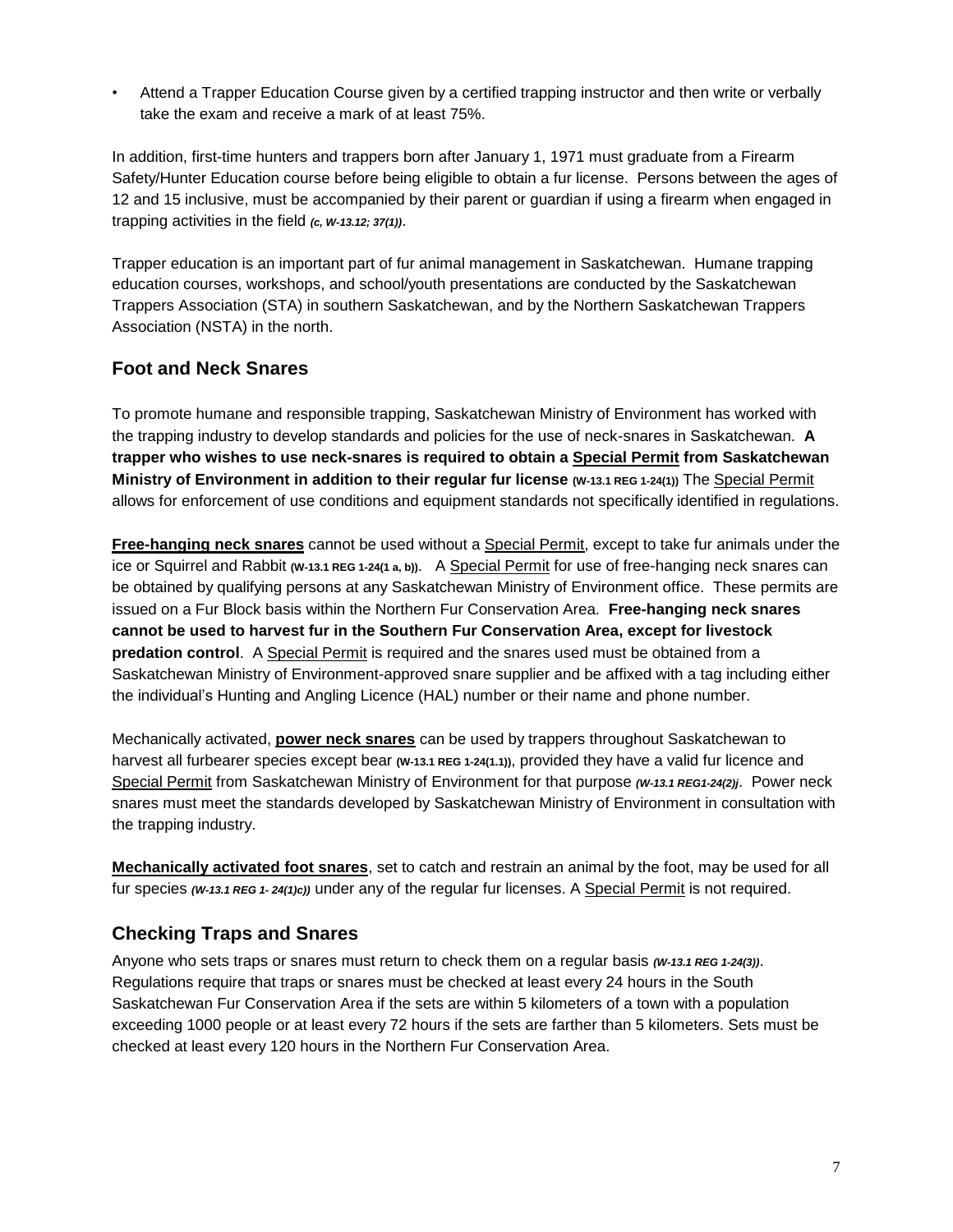## **Accidental Capture of Non-target Species**

Any trapper who, by accident, unlawfully kills any wildlife shall immediately report the killing to the nearest Saskatchewan Ministry of Environment office *(W-13.1 REG 1- 26(1))*. Saskatchewan Ministry of Environment will generally allow a non-target fur animal captured accidentally out of season or in a trap set that is not legal for that species, to be retained by the trapper as part of his legal harvest. An accidentally captured protected species, non-fur animal or bird should be released if practical otherwise you must report your catch to a Saskatchewan Ministry of Environment office *(W-13.1 REG 1- 26(1))* and staff will advise on disposal of the animal.

### **Removal of Magpies and Ravens that are Causing Damage to Trapped Animals**

Any Saskatchewan resident may kill magpies on any land outside of protected areas *(W-13.1 REG 1- 4(1h))*. Ravens are protected under the Wildlife Act and require a trapper to obtain a Special Permit from a Saskatchewan Ministry of Environment office prior to undertaking lethal removal.

### **Fur Animal Diseases**

Several species of fur animal can carry parasites and infectious diseases that can be transmitted to humans such as rabies, tularemia, hantavirus, and giardia (commonly known as beaver fever). Trappers are advised to take the necessary protective measures, including immunization against rabies. Some doctors may not be aware of the serious and perhaps life threatening infections that can be transmitted to trappers by wildlife. Trappers should explain their contact with fur animals to the examining doctor.

When an animal suspected of being diseased is encountered, the carcass should be handled only with good quality rubber gloves. The carcass should be sealed in a strong plastic bag and taken to a Saskatchewan Ministry of Environment office as soon as possible.

# **AGREEMENT ON INTERNATIONAL HUMANE TRAPPING STANDARDS (AIHTS)**

In 1991, the European Union (EU) passed a regulation prohibiting the importation of fur products obtained from the pelts of 19 wild fur animal species, including 12 Canadian species, unless the countries of origin have:

- 1. prohibited the use of foot-hold traps, or,
- 2. ensured that the traps for capturing the 19 species meet internationally agreed humane trapping standards.

In order to keep markets to and through Europe open, the governments of Canada, the European Union and Russia negotiated the Agreement on International Humane Trapping Standards (AIHTS) which was signed in December 1997. Canada ratified the AIHTS with the EU in June 1999. Russia ratified in 2007. The United States negotiated a separate, but similar agreement with the EU.

Note that free-hanging and power neck snares are not considered "traps" under the AIHTS and therefore the standards and policies surrounding their use are at the discretion of the "competent authority" which in Saskatchewan is the Saskatchewan Ministry of Environment.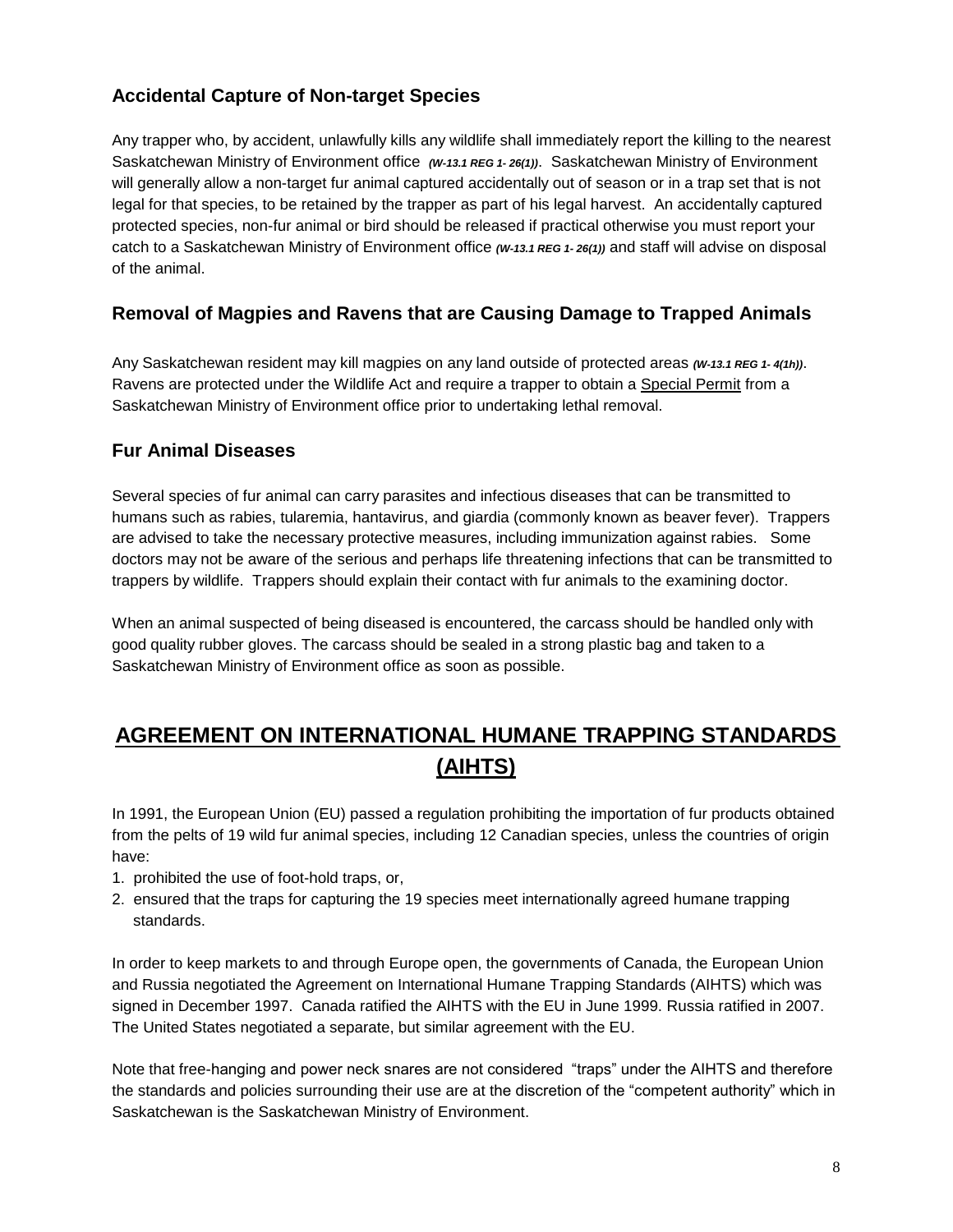### **AIHTS Implementation (Time Lines and Process)**

The AIHTS is binding on the provinces and applies to the following 12 Saskatchewan fur species: Coyote, Wolf, Lynx, Bobcat, Beaver, Otter, Muskrat, Marten, Fisher, Raccoon, Badger and Short-tailed Weasel (Ermine). The following Saskatchewan species are currently not addressed under the AIHTS: Mink, Red Fox, Arctic Fox, Black Bear, Cougar, Squirrel (all species), Long-tailed Weasel, Least Weasel, Wolverine and Skunk but wherever applicable these species have been included in provincial regulations that address the requirements of the AIHTS.

Saskatchewan regulations fully conform to all current AIHTS standards. Foot-hold traps used to livecapture and restrain fur animals on land (restraining sets) are prohibited for all fur animals unless they are a certified restraining trap, have been modified to improve humaneness or are set in a manner that will kill the animal with reasonable dispatch *(W 13.1 REG 1-24(i) parts i, ii,iii)*.

Recommended modifications to foothold traps to meet humane standards include the following:

- offset the jaws with a minimum space of 5 mm between the jaws when in a closed position (can be accomplished by adding a bead of weld to the ends of the jaw edges to create a gap, or by grinding down a portion of the jaw edge)
- install manufactured pads of a rubber-like substance fastened to the trap jaws (wrapping with duct tape is not sufficient)
- add lamination to the trap jaws to increase the jaw thickness to 9 mm or greater.

Standard non-modified foot-hold traps can continue to be used in "killing sets" on land, and for "submersion sets" in water for beaver, muskrat, otter and mink provided they are set so the animal drowns when caught *(W 13.1 REG 1-24(2)c)*. It is a violation to take fur animals using traps equipped with serrated jaws or teeth, hooks or sharp devices intended to snag or spear, or foot-hold traps with an inside jaw-spread more than 24 cm (9.5 inches) *(W-13.1 REG 1-24(2))*.

The AIHTS stipulates that the competent authorities (the provinces) in countries that signed the Agreement must certify and regulate the use of traps that meet the standards. As of October 1, 2007, all body-gripping traps for the 12 listed Saskatchewan and two closely related species, must be certified as meeting AIHTS requirements *(W13.1 REG1-24 (k))***.** 

A national trap certification program is in place which outlines the procedures trap manufacturers must follow in order to obtain approval for the traps they sell for use in capturing AIHTS listed species. To determine whether currently used and new traps meet the AIHTS requirements, the Fur Institute of Canada (FIC) conducts the necessary testing at the Vegreville Research facility in Alberta.

The most current listing of traps that have been tested and approved under the AIHTS and certified for use in Canada are listed on the FIC website at [http://www.fur.ca.T](http://www.fur.ca./)o be compliant with Saskatchewan regulations trappers must follow the most recently posted listing of certified traps from the FIC website **(W13.1 REG1-2(h.11+h.12)).**Additional information on the status of individual traps should be obtained directly from the manufacturer.

Not all species included under the AIHTS currently require use of certified traps. Certified traps are made mandatory for any one species once enough traps or the majority of commonly used traps have been tested and passed the standards. Until that time it is legal to use non-certified traps for those species.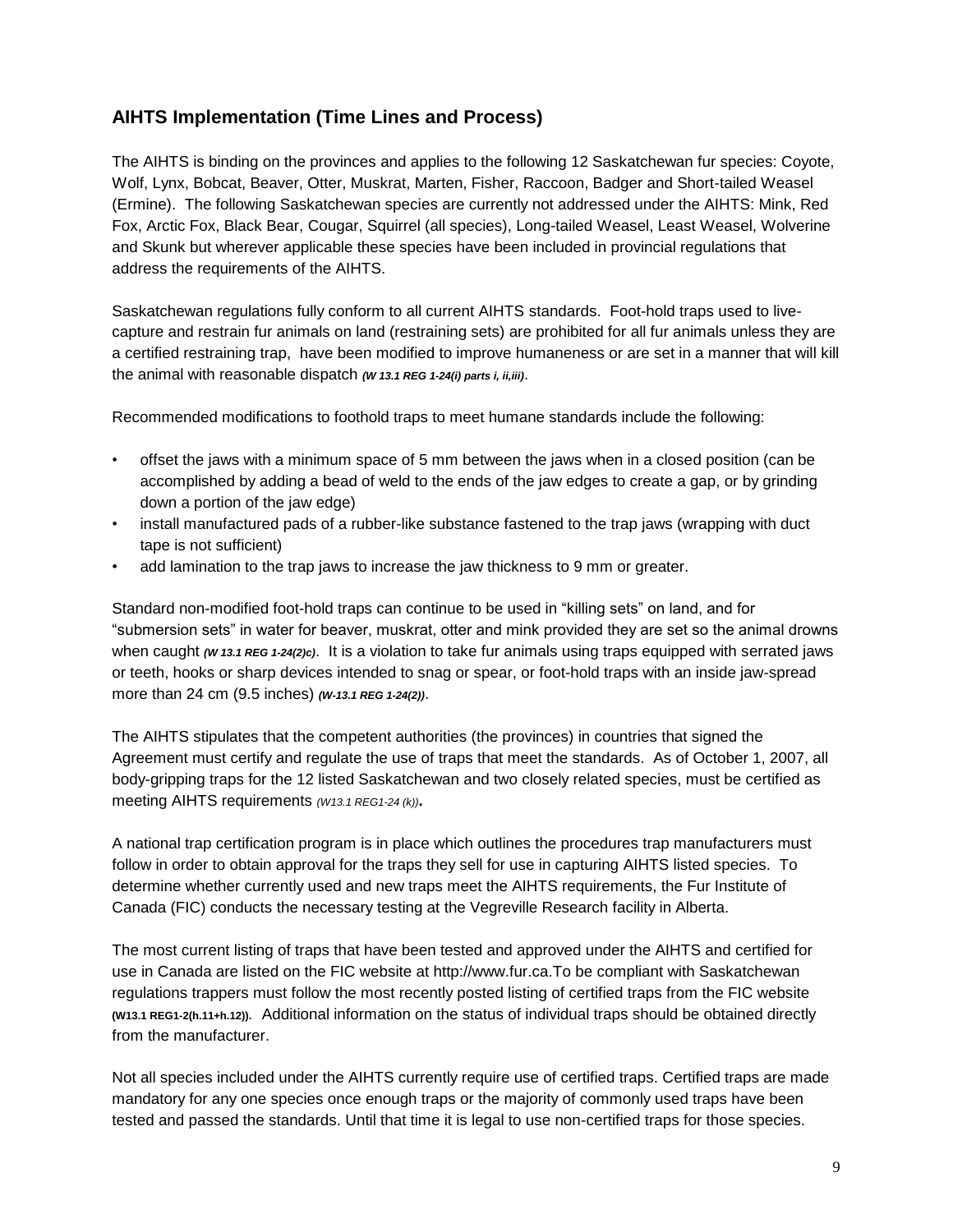Before a species is proclaimed as requiring only certified traps there is a notification period of three years during which news of the impending legislation is posted on the FIC website and in the Saskatchewan Hunting and Trapping Guide. This is intended to allow trappers time to adjust their trap inventory to meet the legal requirements once legislation is enacted.

# **PELT MARKETING, COMMERCIAL USE AND HARVEST STATISTICS**

A fur licence is required to sell any pelts *(W13.1 REG1-50-2(a))*. The most common marketing options are to sell to a licensed fur dealer or to consign to a fur auction company either directly or via a fur auction collection depot. Pelts can also be sold privately but if the pelts will remain in the province the individual receiving them must obtain a permit to possess the pelt from the Ministry of Environment. Any private sales that will leave the province will require an export permit (see Exporting Raw Fur Pelts below).

## **Fur Dealer Regulations**

Fur dealer licences are issued by Saskatchewan Ministry of Environment (see Contacts and Communications p 14).

A **Saskatchewan Resident or Non-resident Fur Dealer Licence** is required in order to acquire furs from a trapper or another licensed fur dealer *(W-13.1 REG 1-50(2))*. The licensee may acquire the services of a maximum of three agents, to be specified on the licence *(W-13.1 REG 1- 40(1)a)*. Agents are not required to be Saskatchewan residents. An individual may be an agent for more than one fur dealer, but the agent fee applies to that individual in each instance. Saskatchewan resident fur dealers are not permitted to hold a personal trapping licence unless authorized under Special Permit issued by the designated MoE representative (see Contacts and Communications p. 14) *(W 13.1 REG 1-40(2))*. Fur dealer licences expire annually on September 30. Fur dealers are not permitted to acquire pelts from individuals who do not have their own trapping or fur dealer license. A Non-resident Fur Dealer Licence is subject to the condition that furs may only be purchased from a licensed Saskatchewan resident fur dealer, or a fur farm *(W 13.1 REG 1- 40(1)b)*. Non-resident fur dealers are not permitted to hold any other Saskatchewan fur licence.

It is essential to fur animal management programs that fur dealers accurately report the furs they acquire from individual trappers. Fur dealers must forward the accurately completed original white copy of the Fur Dealer Return of Pelts Purchased Form(s) to the designated Saskatchewan Ministry of Environment representative (see Contacts and Communications  $p. 14$ ) by the  $5<sup>th</sup>$  day of each month following purchase *(W-13.1 REG 1-41(1) and 41(2))*. This form requires the trapper's name, fur licence number, species, number of pelts and origin (Trapping Block or Wildlife Management Zone) of all furs purchased or consigned from each trapper dealt with in the preceding month. Fur dealers should not report pelts acquired from another licensed fur dealer - the exception is for pelts obtained on an individual fur (trapping) licence held under Special Permit by a licensed fur dealer.

## **Exporting Raw Fur Pelts**

A Fur Export Permit is required before shipping or moving raw fur animal pelts from Saskatchewan to other provinces or countries *(c. W-13.12; 31(1))*.

In addition to the export permit, a CITES (Convention on the International Trade of Endangered Species) Permit is required for shipping pelts and/or parts of Black Bear, Bobcat, Lynx, Otter, and Wolf across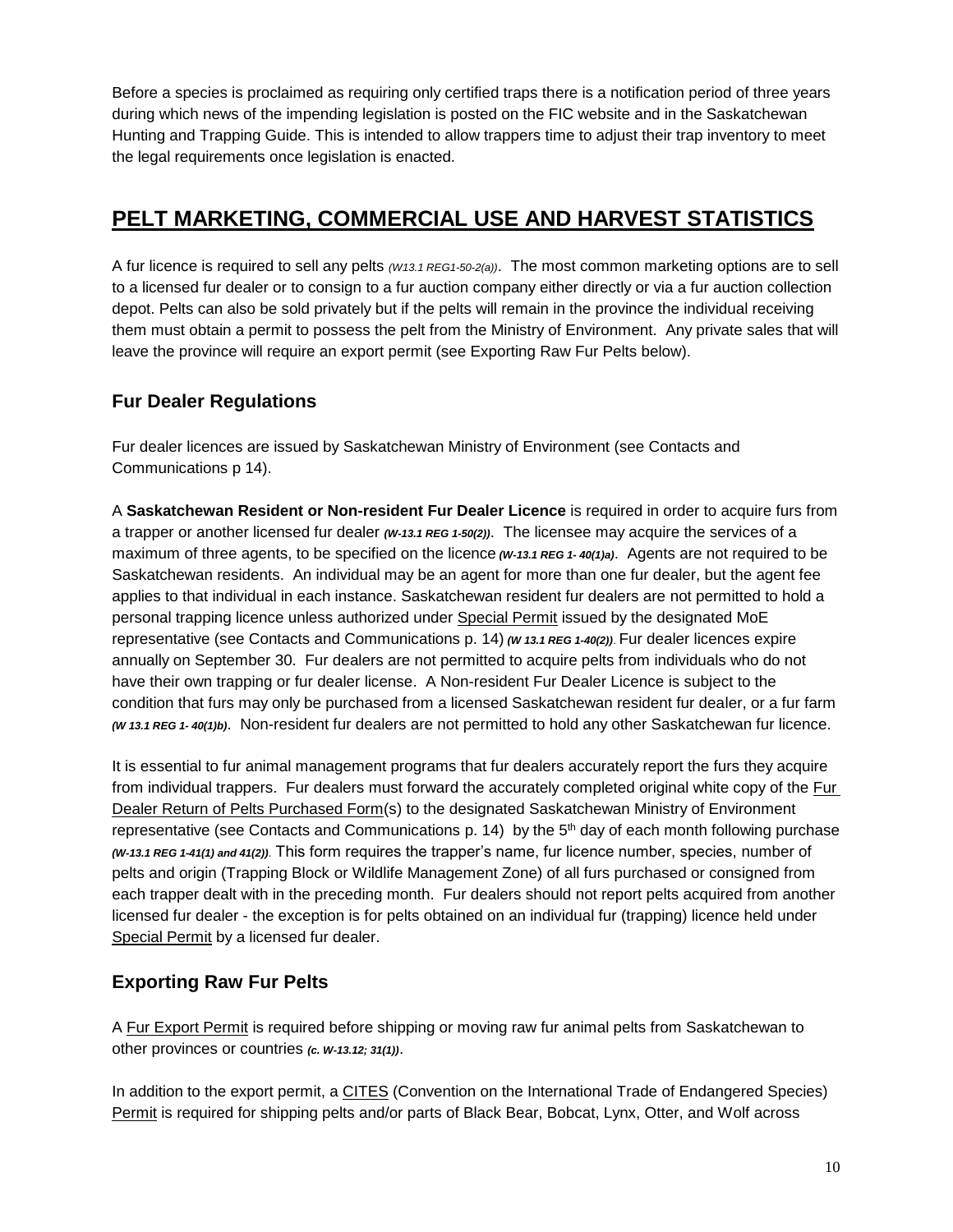international borders. CITES represents over 130 countries and the CITES permit is needed to take specific "endangered" animals or their look-a-likes across international borders. Although there may be many animals of one type in Canada, such as timber wolf and otter, there may not be many in the rest of the world. In addition, Black Bear are included because trade in bear galls has depleted bear populations over most of the rest of the world. CITES permits are free of charge (see Contacts and Communication – Environment Canada p. 15) and are issued pursuant to the *Import and Export Act* (Canada).

# **COSEWIC**

The Committee on the Status of Endangered Wildlife in Canada (COSEWIC) is a federal/provincial committee that studies, reports on and assigns a status to various species of plants and animals in Canada. COSEWIC considers information from the most reliable sources and assigns status in one of the following categories:

EXTINCT: A species that no longer exists.

EXTIRPATED: A species no longer existing in Canada, but occurring elsewhere.

ENDANGERED: A species facing imminent extirpation or extinction.

THREATENED: A species likely to become endangered in Canada if the factors affecting its vulnerability do not become reversed.

SPECIAL CONCERN (VULNERABLE): A species of special concern because of characteristics that make it particularly sensitive to human activities or natural events.

NOT AT RISK: A species that has been evaluated and found to be not at risk.

DATA DEFICIENT (INDETERMINANT): A species for which there is insufficient scientific information to support status designation.

In Saskatchewan, the Swift Fox is listed as endangered. Plains Grizzly and Black-footed Ferret are listed as extirpated though the latter has been reintroduced. No Saskatchewan endemic furbearer species is currently included as endangered, threatened or at risk in the federal Species at Risk Public Registry. Badger and wolverine are listed as of Special Concern.

# **Collection of Pelt Marketing Statistics**

Saskatchewan Ministry of Environment monitors pelts marketed from individual Trapping Blocks and Wildlife Management Zones. There are two sources used to compile this information: the Fur Dealer Summary of Pelts Purchased and the Fur Export Permit. An annual summary of fur marketing statistics is available at [Saskatchewan Wild Fur Harvest and Cash Values.](http://publications.gov.sk.ca/documents/66/76576-16_17_SASKWILD_FUR_HARVEST_CASH_VALUES.pdf) .

# **Taxidermist Regulations**

A Miscellaneous Use Permit issued through any Saskatchewan Ministry of Environment field office is used to licence taxidermists. The permit fee is \$25.00/calendar year *(W-13.1 REG 1- 50(2)e)*. This permit authorizes the taxidermist to process legally taken fur animals. This permit does not permit the buying, selling, shipping, or trading of fur animals or fur animal parts, unless the taxidermist can produce the licence number under which the wildlife was legally obtained (or signed statement from the customer to that effect) *(W-13.1 REG 1-53 and 54)*. All fur animals (or parts) in the possession of a taxidermist must be marked and labelled. The taxidermist must maintain a record of the item, owner's name and address, receiving date, licence number, species and quantity stored, for a period of one year subsequent to returning the item(s) to the owner.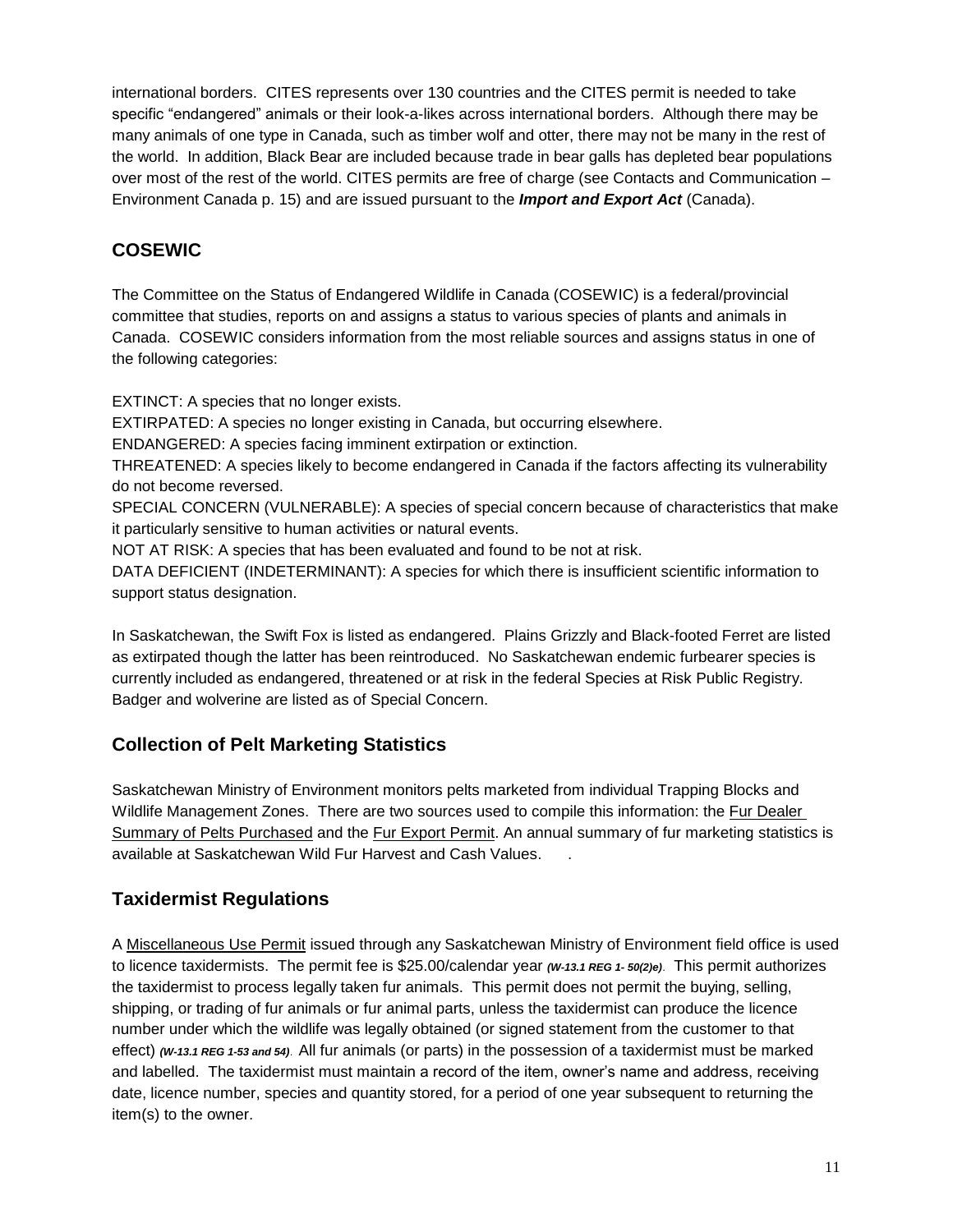Occasionally a customer refuses to pay for the services of a taxidermist. In such cases, the taxidermist may be permitted to recover costs by selling the item, provided they obtain a Permit from Saskatchewan Ministry of Environment to do so, and that they provide confirmation that the wildlife was legally taken.

A Mounting Permit is required for any protected wildlife found by an individual and processed by a taxidermist *(W-13.1 REG 1-31.2***)**. The permit must be acquired within 7 days of taking possession of the wildlife and before delivery to a taxidermist. The Mounting Permit fee is \$10.00, available at any Saskatchewan Ministry of Environment field office.

# **PROBLEM FUR ANIMAL PROGRAMMING**

Fur animal species occasionally cause damage to property by flooding lands, damaging plantings or harassing and killing livestock. This section focuses on policies and regulations that pertain to these circumstances and refers only to the Southern Fur Conservation Area.

### **General Rights of Saskatchewan Landowners and Residents**

Any Saskatchewan resident may use any legal means to hunt Raccoon, Skunk, Coyote (with a firearm only), and Beaver (in Rural Municipalities with Open Season Regulations) year-round, without a licence *(W 13.1 REG 1-4(1) and 32(3))*. See also under Wolf Management Area (below) for special provisions relative to that species. Anyone hunting foxes and coyotes during an open big game hunting season may not accompany, aid or assist a person hunting big game *(W-13.1 REG 1-8(2b.1))*.

Landowners or land occupants are further permitted to use any legal means to kill Beaver, Muskrat or any carnivore except Swift Fox to protect their property on lands they own or lease *(W-13.1 REG 1- 6(3) and 6(4))*. Individuals who hold a forest grazing permit for livestock on crown land are not considered lessees and therefore require a Special Permit to kill or harm any wild animals for the purpose of protecting their livestock. A beekeeper having hives on land other than his own may shoot Black Bears within one kilometer of his hives without a license, provided he has permission of the landowner or occupant **(W 13.1 REG 1 - 6(4))**. Any person who kills wildlife pursuant to any of these conditions is required to immediately report the killing to a wildlife officer who will specify the manner for disposing of the carcass *(W-13.1 REG 1- 6(5))*.

### **Assistance Programs and Services**

### **Saskatchewan Wildlife Damage Compensation Program**

#### Predator Compensation

Saskatchewan Crop Insurance Corporation (SCIC) administers the Wildlife Damage Compensation Program. This program provides 100% compensation for death of livestock, fowl or speciality animals that is confirmed as being caused by a predator species. Where predators are suspected but can't be confirmed as the cause of death the program pays 50% compensation (see Contacts and Communications p. 14). Compensation at 100% of assessed loss is also available for flooding caused by beaver on seeded crops or tame forage.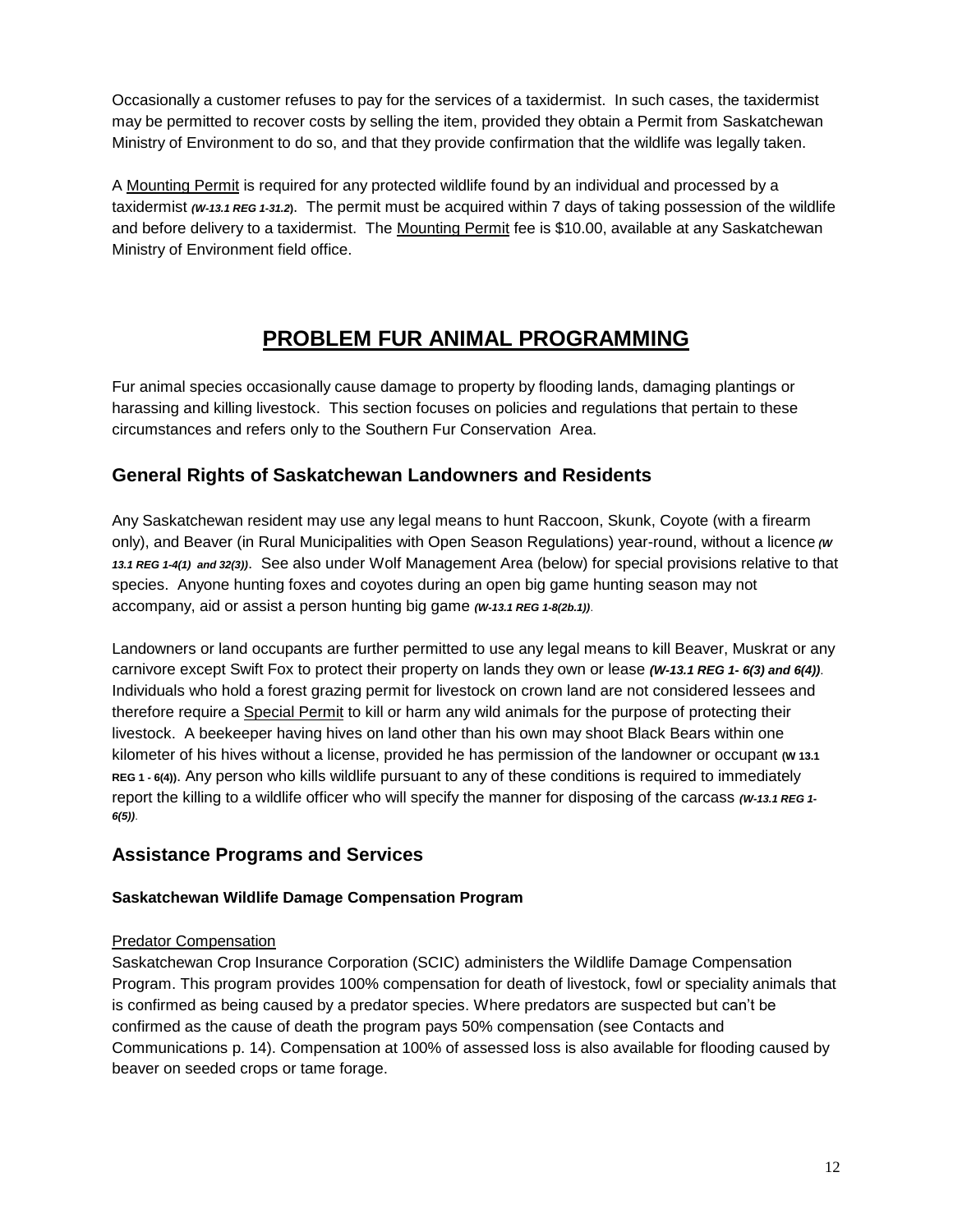### Predation Specialists

The Wildlife Damage Compensation Program also provides assistance with prevention of livestock losses using contracted predator control specialists to assist landowners with predator problems. Use of predator control specialists is generally restricted to recurrent cases of predation and is initiated at the recommendation of the SCIC field adjuster. These specialists are trained in trapping, snaring, calling and den-hunting. They also provide the landowner with a range of published information on damage prevention and can demonstrate techniques for resolving future problems. (see Contacts and Communications p. 14).

#### Guard Dog Subsidy Program

As part of the Wildlife Damage Compensation Program, SCIC administers an initiative that provides a \$100 subsidy to help producers offset the cost of purchasing a livestock guardian dog. (see Contacts and Communications p. 14).

### **Harvest Incentive Programs**

Harvest incentive or bounty programs have been offered on beaver, coyote and wolf in recent years. These programs have involved a combination of grants from Saskatchewan Ministry of Agriculture and/or direct funding by individual Rural Municipalities (RM). Overall administration of some programming has been undertaken by the Saskatchewan Association of Rural Municipalities but all programming to date has ultimately been administered at the RM level. These harvest incentive programs have generally not been ongoing in nature and the most current information is usually best obtained through the local RM office.

#### **Wolf Management Area**

Saskatchewan Ministry of Environment instituted policies specific to a Wolf Management Area (WMA) in 2006. Inclusion in the WMA is available to any Rural Municipality within the provincial wolf range outside of the Northern Fur Conservation Area. Municipalities must first pass a motion to be included in the WMA and forward a copy of this to the MoE. RMs within the WMA may designate residents to act as predator control persons. These individuals can then receive a Nuisance Wildlife Permit from Saskatchewan Ministry of Environment which will allow them to kill wolves without a licence at any time on lands where they have permission. Within the WMA it is also legal to use wolf snares with power rams for trapping wolves and landowners may trap or shoot wolves on their own land at any time without a fur licence. In all cases a fur licence is required in order to sell wolf pelts.

#### **Provision of Special Permits**

Saskatchewan Ministry of Environment may issue a license to kill any wildlife or destroy the habitation of any wildlife that is a danger to the public or a public nuisance *(W-13.1 REG 1 - 6 (2a and b)*. Conservation Officers may issue these licenses, referred to as Special Permits, to landowners, predator control specialists or provincial residents to allow the permittee to supersede the normal restrictions placed on certain methods of harvesting predator species. Special Permits may be issued to allow the use of free-hanging neck snares, power snares or Carbon Dioxide fumigants for den-hunting. Special Permits, with the exception of those for power snares, are not issued for purposes of sport hunting or pelt harvesting.

#### **Provision of Predator Control Equipment**

Saskatchewan Ministry of Environment on behalf of SCIC, maintains an inventory of equipment which is available for loan primarily to assist livestock producers who are experiencing predator problems. This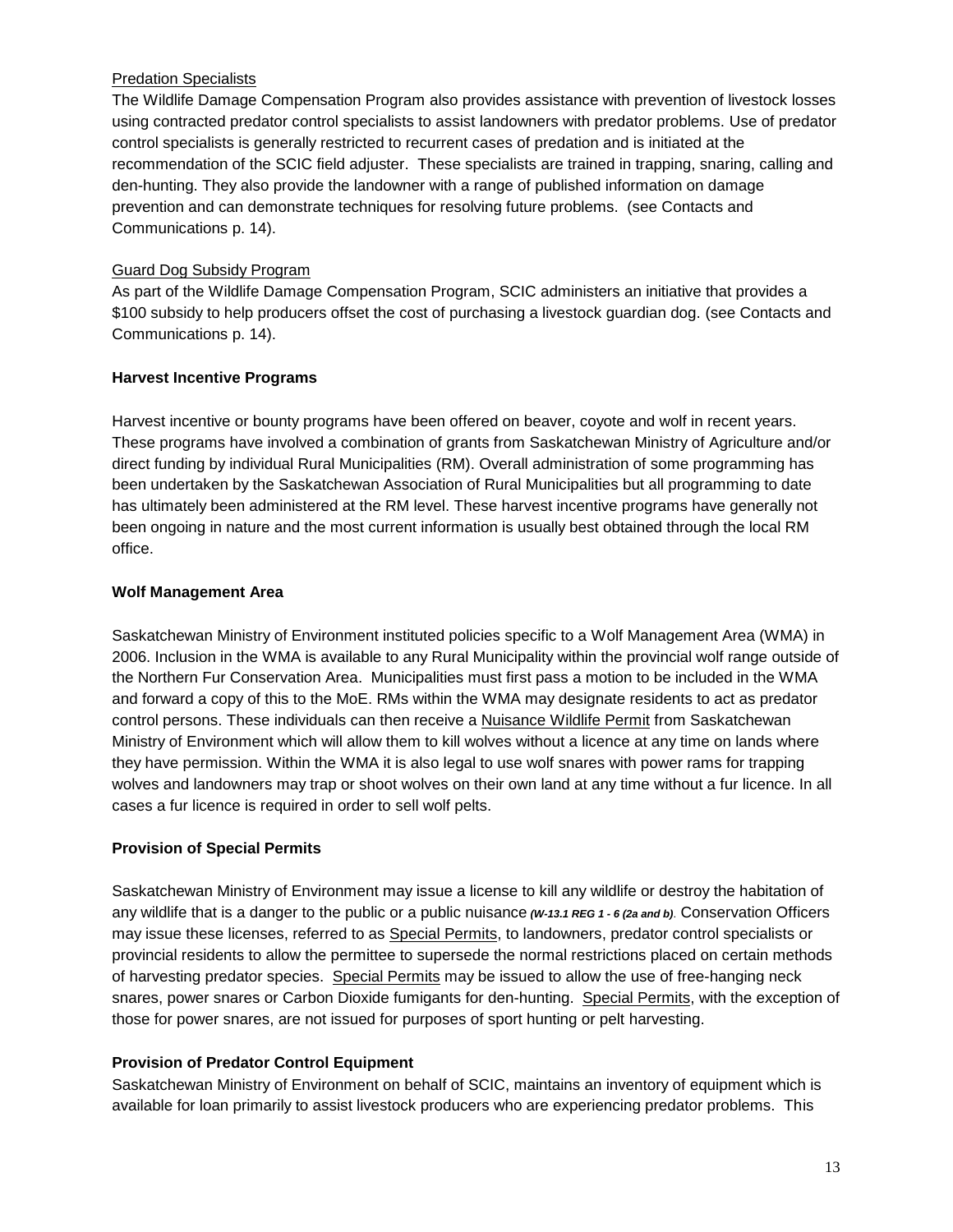inventory includes scare pistols with cracker shells, scare cannons and a limited inventory of electronic coyote callers.

#### **Use of Poison to Remove Problem Predators**

Saskatchewan Ministry of Environment is registered to use Compound 1080 in 5 mg tablets and in liquid form in livestock protection collars. No other predacides are provincially licensed for use on predator species. Saskatchewan Ministry of Environment restricts use of Compound 1080 to individuals, mainly staff, that have been specifically trained in the handling and application of the product. Use of 1080 is limited to situations where a known incident of livestock predation or harassment has occurred within the last 30 days. Ministry of Environment staff are required to comply with the product's label restrictions as approved by the Pest Management Regulatory Agency of Health Canada.

Compound 1080 will not be used within the primary Swift Fox range (Townships 1 through 7 and Ranges 1 through 30 West  $3<sup>rd</sup>$  and will be used restrictively in a buffer area south of the South Saskatchewan River and west from Tugaske, Moose Jaw, Milestone and Minton. Within the restricted zone Compound 1080 will be placed only after at least three days of scent-post tests have been conducted and no evidence of Swift Fox sign has been detected.

# **CONTACTS AND COMMUNICATIONS**

It is important to fur animal management that trappers' views are brought forward. Trappers are encouraged to convey their views through their local Trapping Block Council or trappers association, or directly to any Saskatchewan Ministry of Environment field office.

The **Saskatchewan Trappers Association** (STA) represents the interests of provincial trappers. For more information on becoming a member or on STA programs visit their website at >>http:/[/saskatchewantrappers.com<](http://saskatchewantrappers.com/)<

The **Northern Saskatchewan Trappers Association** (NSTA) represents the interests of NFCA trappers, Metis and Treaty Indians. For more information on becoming a member or on NSTA programs contact Dr. Rose Roberts at [dr.roseroberts@gmail.com.](mailto:dr.roseroberts@gmail.com)

The **Fur Institute of Canada** (FIC) is a non-profit organization incorporated in 1983 and supported by all sectors of the fur industry, to promote conservation and optimum development of Canada's fur resources. The FIC is also the coordinating agency responsible for ensuring Canada's compliance with the AIHTS. In this role they are responsible for testing traps to determine whether they meet AIHTS standards. To achieve this they have developed the most extensive trap testing research program in the world.

The Fur Institute of Canada can be contacted at: 130 rue Slater Street, Suite/Bureau 606, Ottawa, Ontario, K1P 6E2 Phone: 613-231-7099, Fax: 613-231-7940 Web site: ww[w.fur.](http://www.fur.ca/)ca

The **Saskatchewan Crop Insurance Corporation** (SCIC) administers the Wildlife Damage Compensation Program. They are responsible for assessing and paying predator compensation claims, hiring and assigning contracts to Predator Control Specialists and administering the Guard Dog subsidy program.

To access these programs contact the nearest SCIC Customer Service Office or call 1-888-935-0000.